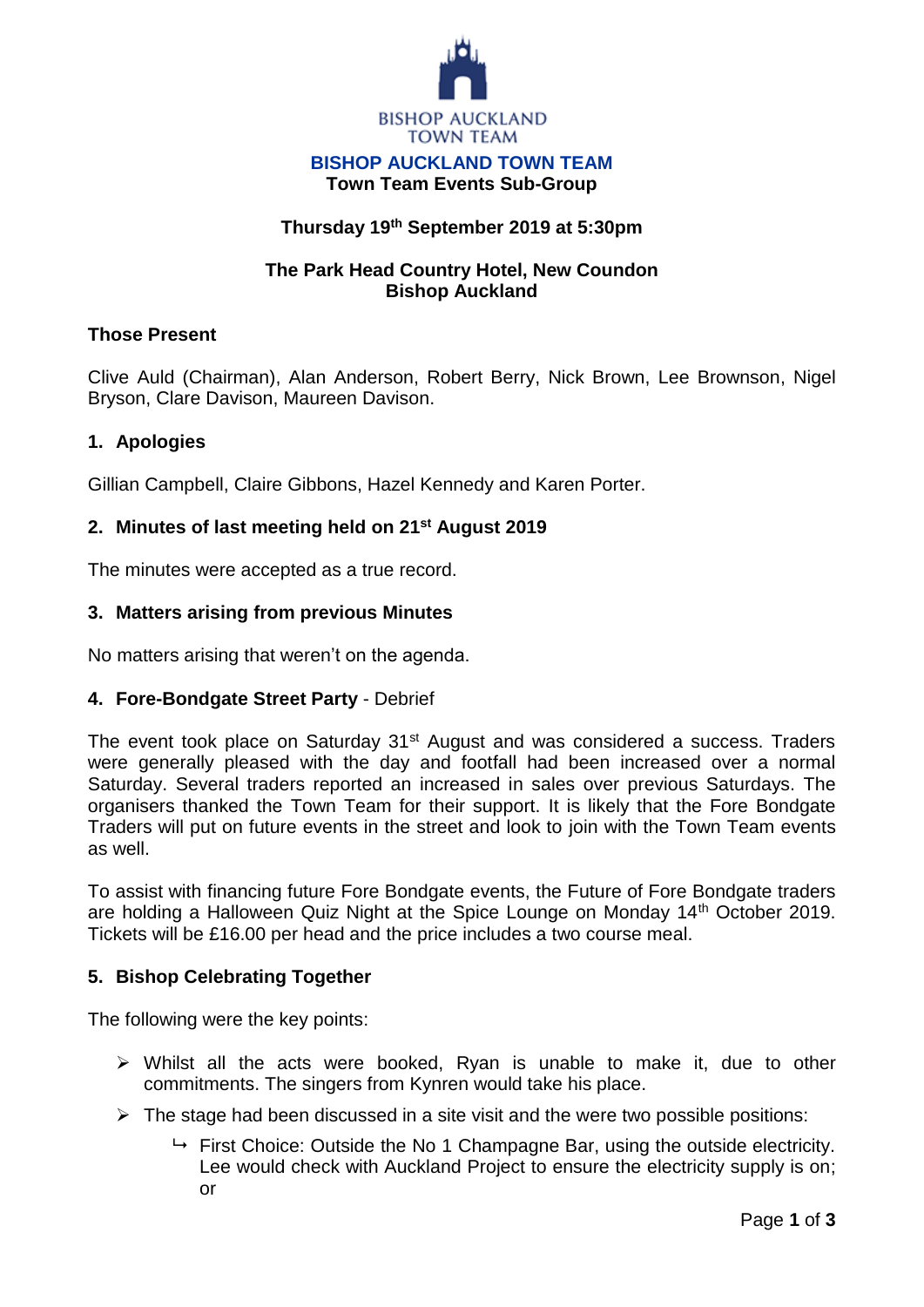- $\rightarrow$  Second Choice: Outside the Castle Hotel if the electricity supply was off at the No 1 Champagne Bar.
- Auckland Project and Bishop Auckland Table Tennis club will have stalls.
- $\triangleright$  The artificial grass would be located outside No 24. It is currently stored at the Newgate Centre and will be brought down on the morning of the event.
- $\triangleright$  The 8<sup>th</sup> Rifles will take up a stall and have a military vehicle.
- $\triangleright$  We would have a site visit tomorrow at 6.00pm.
- $\triangleright$  It was agreed that a general fee of £75.00 would be given to performers, with a donation to the Sandra Welsh Dancers.
- $\triangleright$  We would use both the large and small Town Team gazebos.

Most of the arrangements were now in place and it is only the weather that is the main concern. We have no alternative in the event of rain!

#### **6. Advent Windows**

The event was discussed and the following were the main points:

- $\triangleright$  Laura Brenchley is the artist being retained to develop the creative input into the Advent Windows project. She will work with the schools and other organisations to develop the nativity figures.
- $\geq$  One shop had dropped out: we now have 23 out of 24 and O<sub>2</sub> would be approached to take part.
- $\triangleright$  The parade on the Christmas Eve would be a central feature to this year's Advent Windows event. Whilst the parade would not take long, it will cause an disruption to traffic. Nigel agreed to take responsibility for this.
- $\triangleright$  With the known commitments from Joy Allen, we are likely to be able to raise £8,000. We need to identify sources of funding for the remaining £2,000.00.
- $\triangleright$  Nigel reported that the complaint against Cllr Tanya Tucker had been delayed, as she had posted another e-mail following the meeting of the  $22<sup>nd</sup>$  August. The complaint had been redrafted as a result. As Clive had been on holiday and needed to be signed off by both Chairs, it would be submitted as soon as possible.

It was recognised that this was a major event and that it could significantly raise the profile of Bishop Auckland.

### **7. Finance**

The stage banner for Bishop Celebrating Together should raise about £1,000.00. However we needed to amend last year's to include an additional sponsor this year.

In previous discussions, we had agreed to try and convince a car dealer to provide a vehicle for a major raffle. Clive would approach Kia at Stoneacre to see what might be achieved.

It was agreed that – once Bishop Celebrates Together has been completed, we should have a dedicated fundraising meeting to identify future sources of finance.